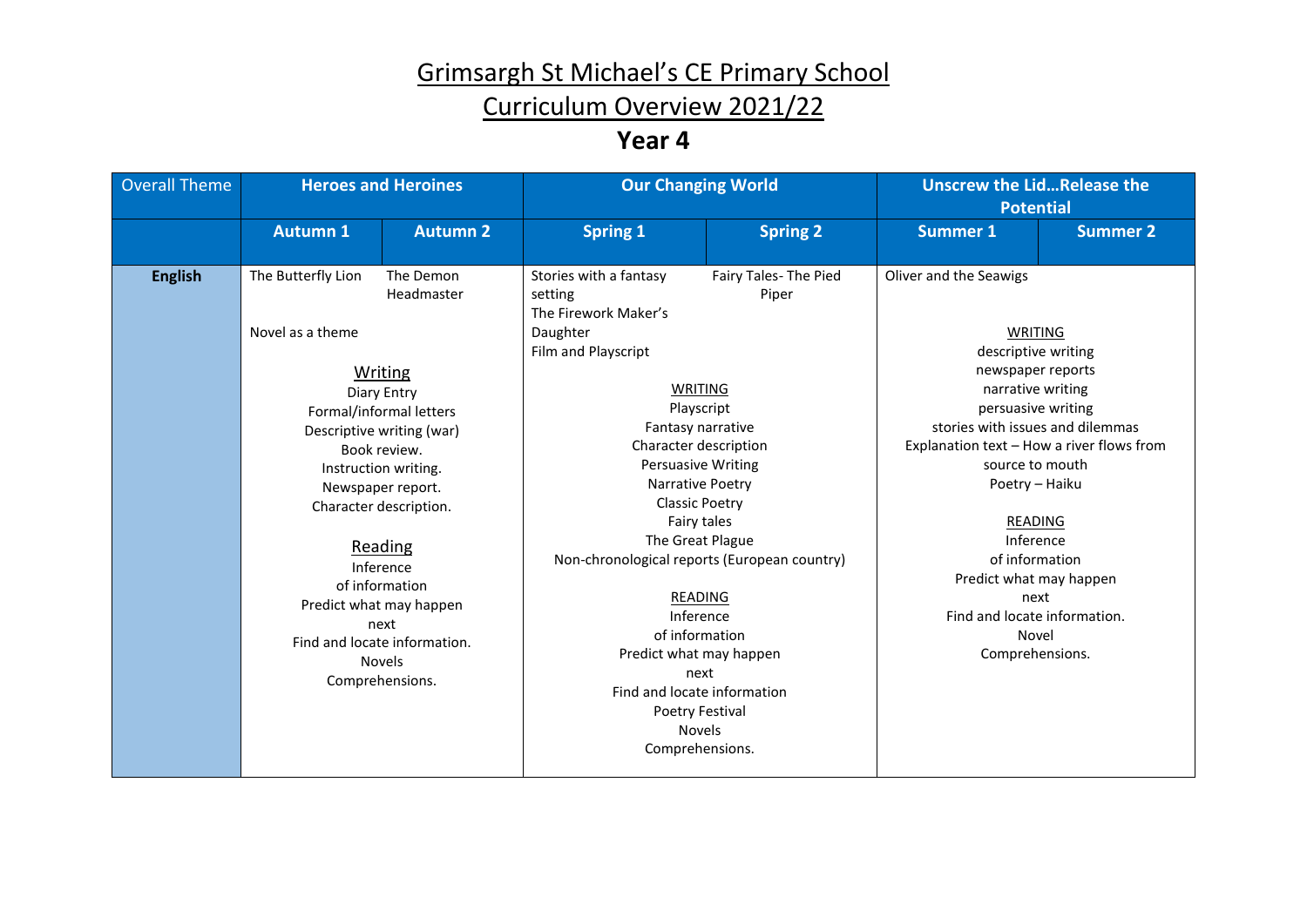Grimsargh St Michael's CE Primary School

## Curriculum Overview 2021/22

| <b>Maths</b>   | Number and place     | Comparing          | Written subtraction        | Statistics (bar        | Multiplication and          | Division using written |
|----------------|----------------------|--------------------|----------------------------|------------------------|-----------------------------|------------------------|
|                | value of 4 digit     | decimals and       |                            | charts/pictograms/time | division using the          | methods                |
|                | numbers              | fractions (tenths) | Properties of shape        | graphs)                | written method/most         |                        |
|                |                      |                    | (acute and obtuse angles)  |                        | efficient method and        | Solving word           |
|                | Mental addition      | Measurement        |                            | Multiplication using   | word problems               | problems               |
|                | and subtraction      | $(mass - kg/g)$    | Multiples of 25, 100 and   | written methods and    |                             |                        |
|                | 1 and 2 step         |                    | 1000. Multiplication using | solving word problems  | <b>Equivalent fractions</b> | Statistics (bar        |
|                | problems             | Square numbers     | the most efficient method  |                        | and adding and              | charts/time graphs)    |
|                |                      | and 7 times tables |                            | Comparing decimals to  | subtracting fractions       |                        |
|                | Geometry-            |                    | Fractions (tenths and      | 2 decimal places       |                             | Revision/assessment.   |
|                | symmetry and         | Multiplication     | hundredths)                |                        | Measurement (volume         |                        |
|                | reflecting           | using written      |                            | Measurement            | and capacity $-1$ /ml)      |                        |
|                |                      | methods            | Measurements (length -     | (perimeter and area)   |                             |                        |
|                | 9 and 6 times        |                    | km/m)                      |                        | Addition and                |                        |
|                | tables               | Measurement        |                            | Number and place value | subtraction with            |                        |
|                |                      | $(time)$ 12 and 24 | Adding and subtracting     | including negative     | money                       |                        |
|                | Equivalent           | hour digital clock | mentally.                  | numbers and roman      |                             |                        |
|                | fractions and non    |                    |                            | numerals               | Decimal tenths and          |                        |
|                | unit fractions of    | Number and place   |                            | Addition and           | hundredths                  |                        |
|                | amounts              | value including    |                            | subtraction with money |                             |                        |
|                |                      | negative numbers.  |                            |                        | Position and direction      |                        |
|                | Geometry-            |                    |                            |                        | $-$ coordinates             |                        |
|                | translation and      |                    |                            |                        |                             |                        |
|                | coordinates.         |                    |                            |                        |                             |                        |
|                |                      |                    |                            |                        |                             |                        |
|                | Written addition     |                    |                            |                        |                             |                        |
|                | and subtraction.     |                    |                            |                        |                             |                        |
| <b>Science</b> | Electricity - series | States of matter.  | Animals and their habitats | Sound - how sound      | The digestive system        | Investigations:        |
|                | circuits, conductor  |                    | Food chains and mini-      | travels                | and teeth                   | Planning, predicting,  |
|                | insulators and       |                    | beasts                     |                        |                             | observing,             |
|                | switches             |                    |                            |                        |                             | investigating and      |
|                |                      |                    |                            |                        |                             | presenting results     |
| <b>RE</b>      | God, David and the   | Christmas - light  | Jesus the son of God       | Easter - Betrayal      | The Church (and types       | Prayer                 |
|                | Psalms.              |                    |                            |                        | of churches in the UK)      |                        |
|                |                      | Judaism            | Islam                      |                        |                             |                        |
|                |                      |                    |                            |                        |                             |                        |